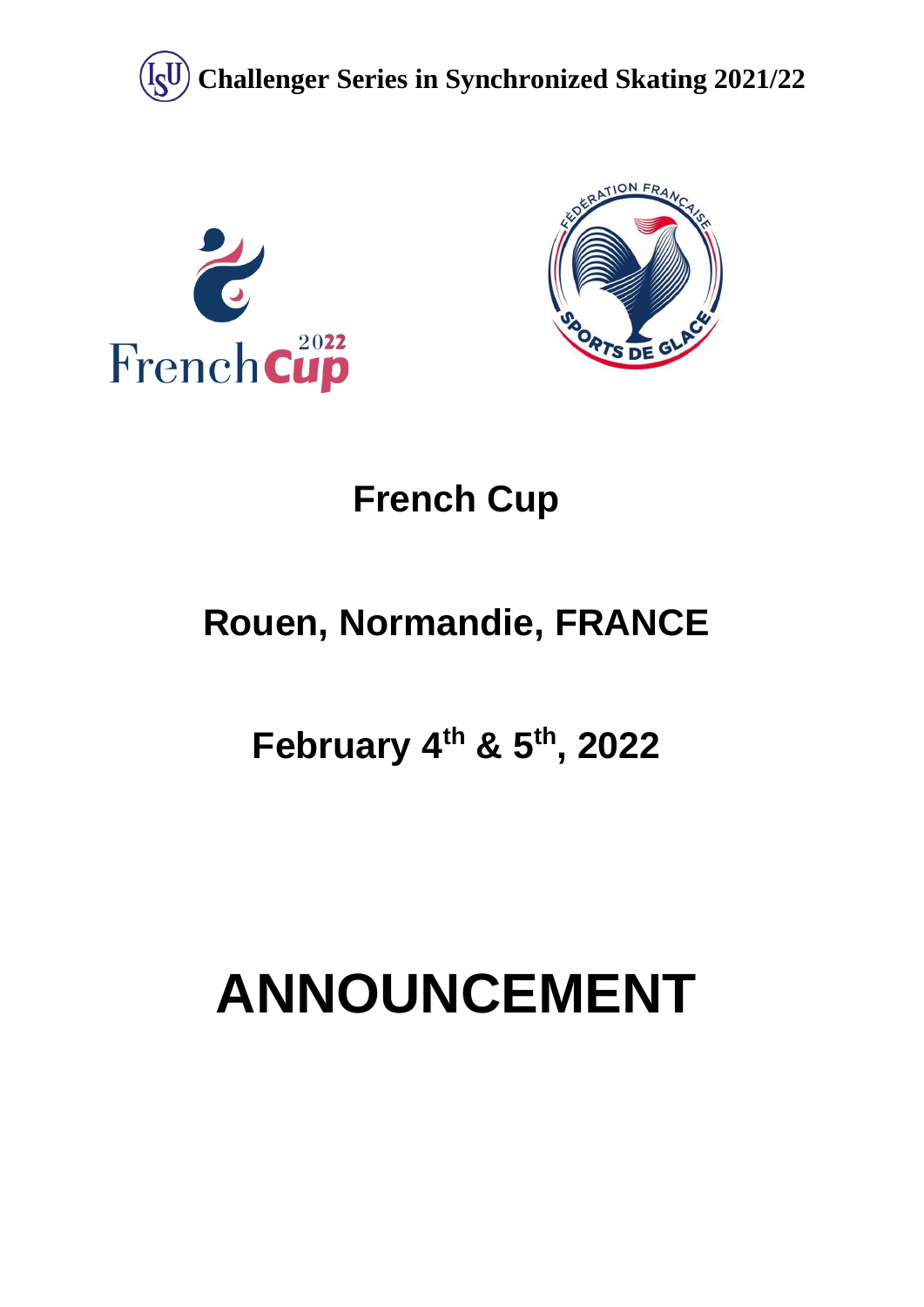

**French Cup An International Competition For Junior and Senior**

**organized by**





## **Rouen, Normandie, FRANCE**

## **February 4 th and 5 th , 2022**

## **A competition as part of the**



## **Challenger Series in Synchronized Skating 2021/22**

## **under the authorization of the**

## **INTERNATIONAL SKATING UNION**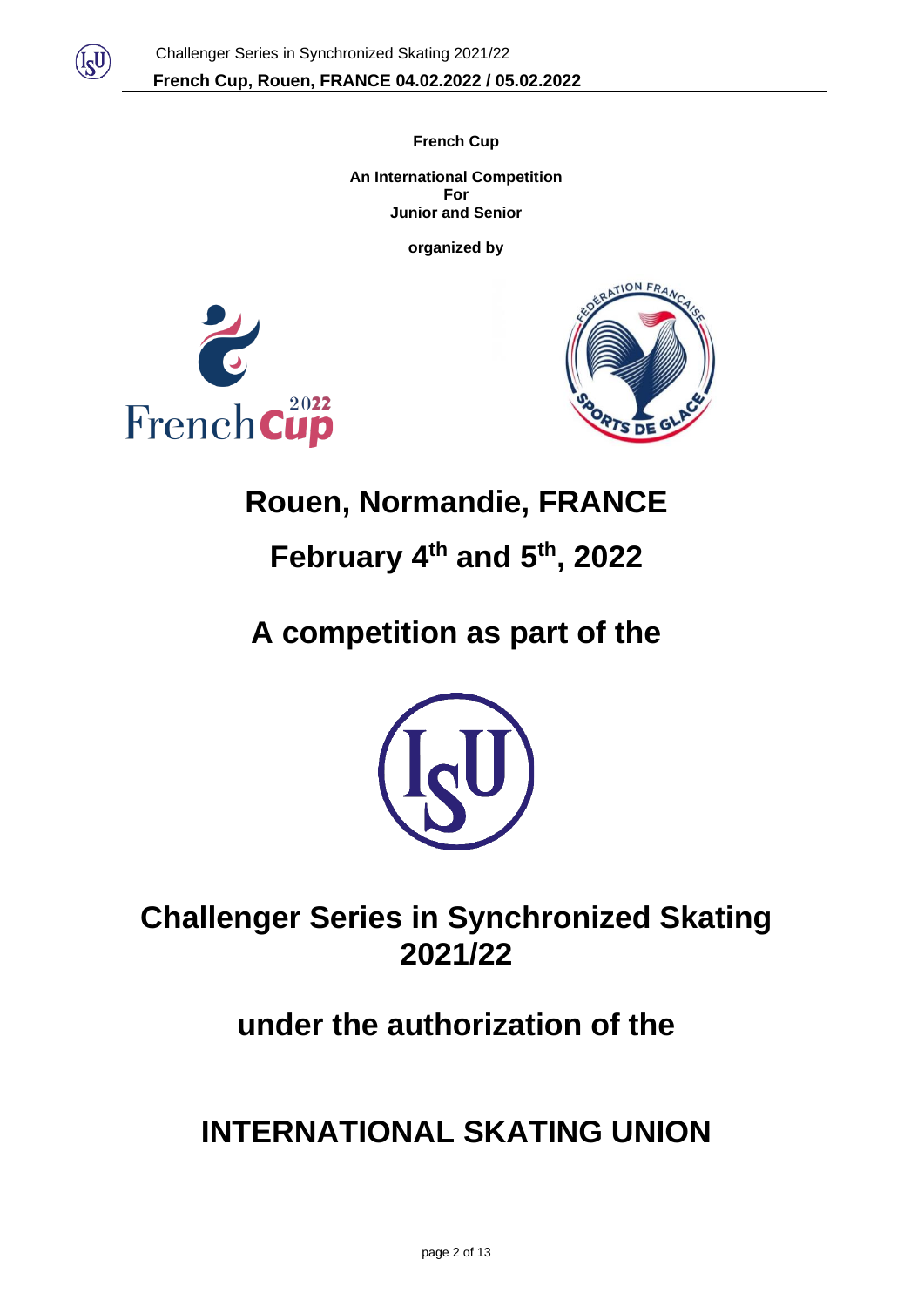

## **1. GENERAL REGULATIONS**

The **French Cup** will be conducted in accordance with the ISU Constitution and General Regulations 2018, the Special Regulations & Technical Rules Synchronized Skating, and the relevant ISU Communications.

Participation in the **French Cup** is open to all Competitors who belong to an ISU Member, and qualify with regard to eligibility according to Rule 102, provided their ages fall within the limits specified in Rule 108, paragraph 4 and they meet the participation, citizenship and residency requirements in Rule 109, paragraphs 1 through 5 and ISU Communication 2030 or any update of this Communication.

All Teams must be entered through their respective ISU Member Federation.

## **2. ISU CHALLENGER SERIES IN SYNCHRONIZED SKATING**

The **French Cup** is part of the ISU Challenger Series in Synchronized Skating 2021/22 and will be conducted in accordance with additional requirements as specified in the General Announcement for the ISU Challenger Series in Synchronized Skating 2021/22 as well as ISU Communications 2373 and 2390.

If the requirements specified in the above-mentioned documents are fulfilled the event will count towards ISU World Standing Points, Minimum Total Technical Score, ISU Challenger Series in Synchronized Skating Ranking.

There is a limitation for the Teams to two (2) participations in the events of the ISU Challenger Series in Synchronized Skating.

#### **ISU CHALLENGER SERIES IN SYNCHRONIZED SKATING RANKING**

At the end of the ISU Challenger Series in Synchronized Skating, after the last event of the season has been concluded, the highest final score in the up to two (2) different ISU Challenger Series in Synchronized Skating events of each Team will be added and taken into consideration to form a Challenger Series in Synchronized Skating Ranking which will be published on the ISU website.

## **3. TECHNICAL DATA**

| <b>PLACE</b>  | <b>Main arena Nathalie Pechalat:</b><br>Rouen ice-rink Centre Sportif Guy Boissiere 76100 Rouen<br>(an indoor ice-rink with the ice surface of 30 x 60 m, air-conditioned and heated)   |                                                                                                                                                                                                                                                                         |  |  |
|---------------|-----------------------------------------------------------------------------------------------------------------------------------------------------------------------------------------|-------------------------------------------------------------------------------------------------------------------------------------------------------------------------------------------------------------------------------------------------------------------------|--|--|
|               | <b>Practice arena Edith Ballester:</b><br>Rouen ice-rink Centre Sportif Guy Boissiere 76100 Rouen<br>(an indoor ice-rink with the ice surface of 26 x 56 m, air-conditioned and heated) |                                                                                                                                                                                                                                                                         |  |  |
|               | Main and Practice Rink are in the same complex.                                                                                                                                         |                                                                                                                                                                                                                                                                         |  |  |
| <b>JUNIOR</b> | Short Program                                                                                                                                                                           | Duration: 2 minutes and 50 seconds, but may be less,                                                                                                                                                                                                                    |  |  |
|               |                                                                                                                                                                                         | The General Short Program Elements and requirements are listed<br>in Rule 991, paragraphs 1 a), 2 and 3, Rule 992, paragraphs 1 a),<br>2 and 3 a). The Short Program Elements and Requirements to be<br>skated for Season 2021/22 are listed in ISU Communication 2236. |  |  |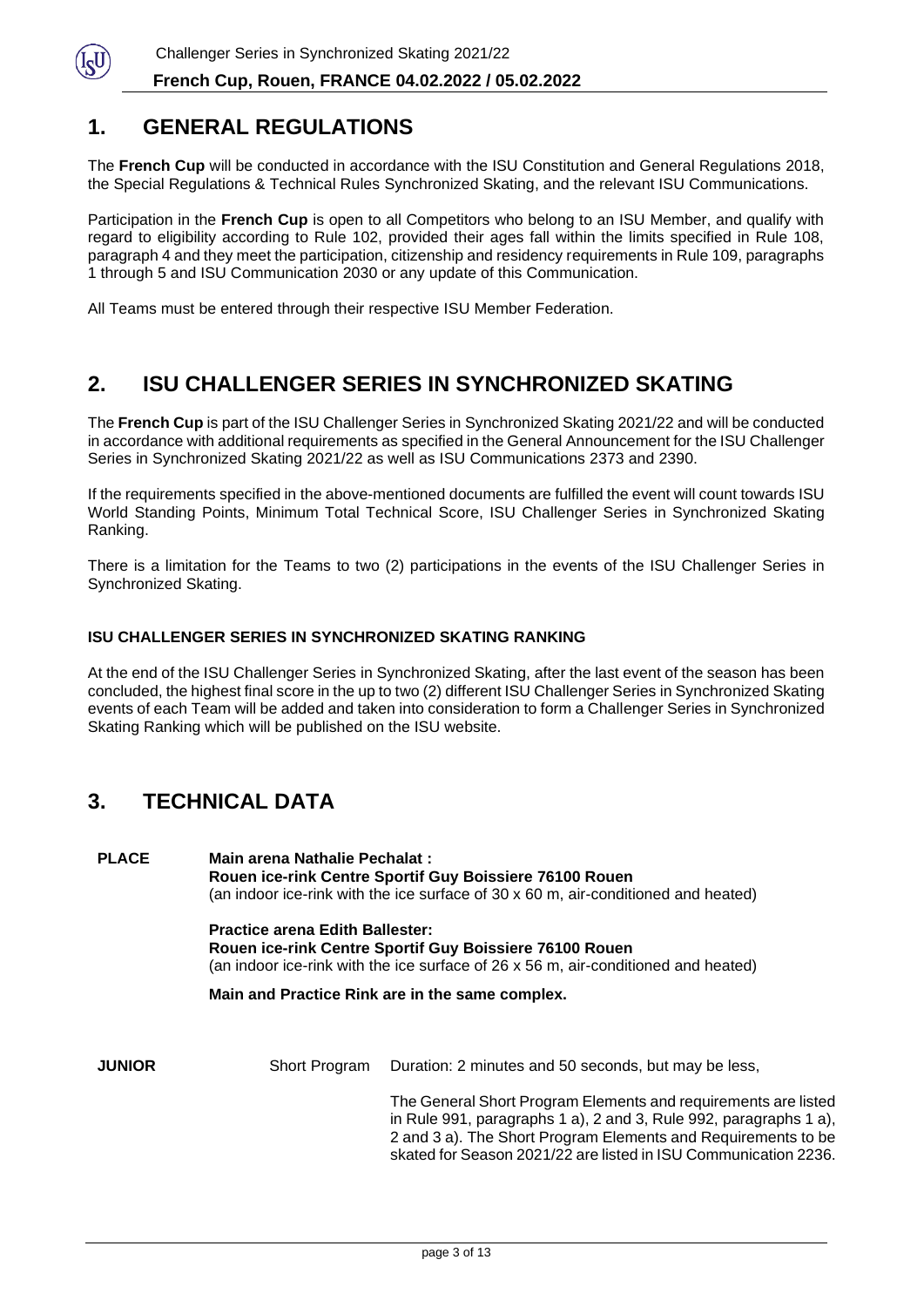|               | Free Skating  | Duration: 3 minutes and 30 seconds +/- 10 seconds                                                                                                                                                                                                                       |
|---------------|---------------|-------------------------------------------------------------------------------------------------------------------------------------------------------------------------------------------------------------------------------------------------------------------------|
|               |               | The Well Balanced Program Requirements are listed in Rule 991,<br>paragraphs 1 b), 2 and 4, Rule 992, paragraph 1 b), 2 and 3c).<br>The Free Skating Elements and Requirements to be skated for<br>Season 2021/22 are listed in ISU Communication 2236.                 |
| <b>SENIOR</b> | Short Program | Duration: 2 minutes and 50 seconds, but may be less,                                                                                                                                                                                                                    |
|               |               | The General Short Program Elements and requirements are listed<br>in Rule 991, paragraphs 1 a), 2 and 3, Rule 992, paragraphs 1 a),<br>2 and 3 a). The Short Program Elements and Requirements to be<br>skated for Season 2021/22 are listed in ISU Communication 2236. |
|               | Free Skating  | Duration: 4 minutes +/- 10 seconds                                                                                                                                                                                                                                      |
|               |               | The Well Balanced Program Requirements are listed in Rule 991,<br>paragraphs 1 b), 2 and 4, Rule 992, paragraph 1 b), 2 and 3 c).<br>The Free Skating Elements and Requirements to be skated for<br>Season 2021/22 are listed in ISU Communication 2236.                |

### **4. ENTRIES**

#### **4.1 General**

All Entries must be made by the ISU Member concerned based on the regulations for the ISU Challenger Series in Synchronized Skating 2021/22.

All entries for the French Cup must be done through the **ISU Online Registration System (ORS)** by the deadline indicated. Hotel and travel information should also be entered into ORS, as well as bank information. Declarations will need to be uploaded to the ORS as well.

#### **4.2 Preliminary Entries**

The preliminary entries must be send to the Organizer by latest November  $7<sup>th</sup>$ , 2021, by entering the information through ORS.

#### **4.3 Entries by Name**

#### **4.3.1 Entries of Teams**

Participation is open to all Teams of ISU Members with a maximum of three (3) entries per category (except for the Host Member).

The Entries by names must be made via the ISU Online Registration System (ORS) :

#### **<https://fms.sportresult.com/isu>**

and will be submitted via the ORS simultaneously to:

**ROC – Organizing Committee of French Cup** Centre Sportif Guy BOISSIERE Esplanade du Docteur Duchêne Ile Lacroix 76100 Rouen E-mail : [accreditation@frenchcup.fr](mailto:accreditation@frenchcup.fr) E-mail : secretariat@frenchcup.fr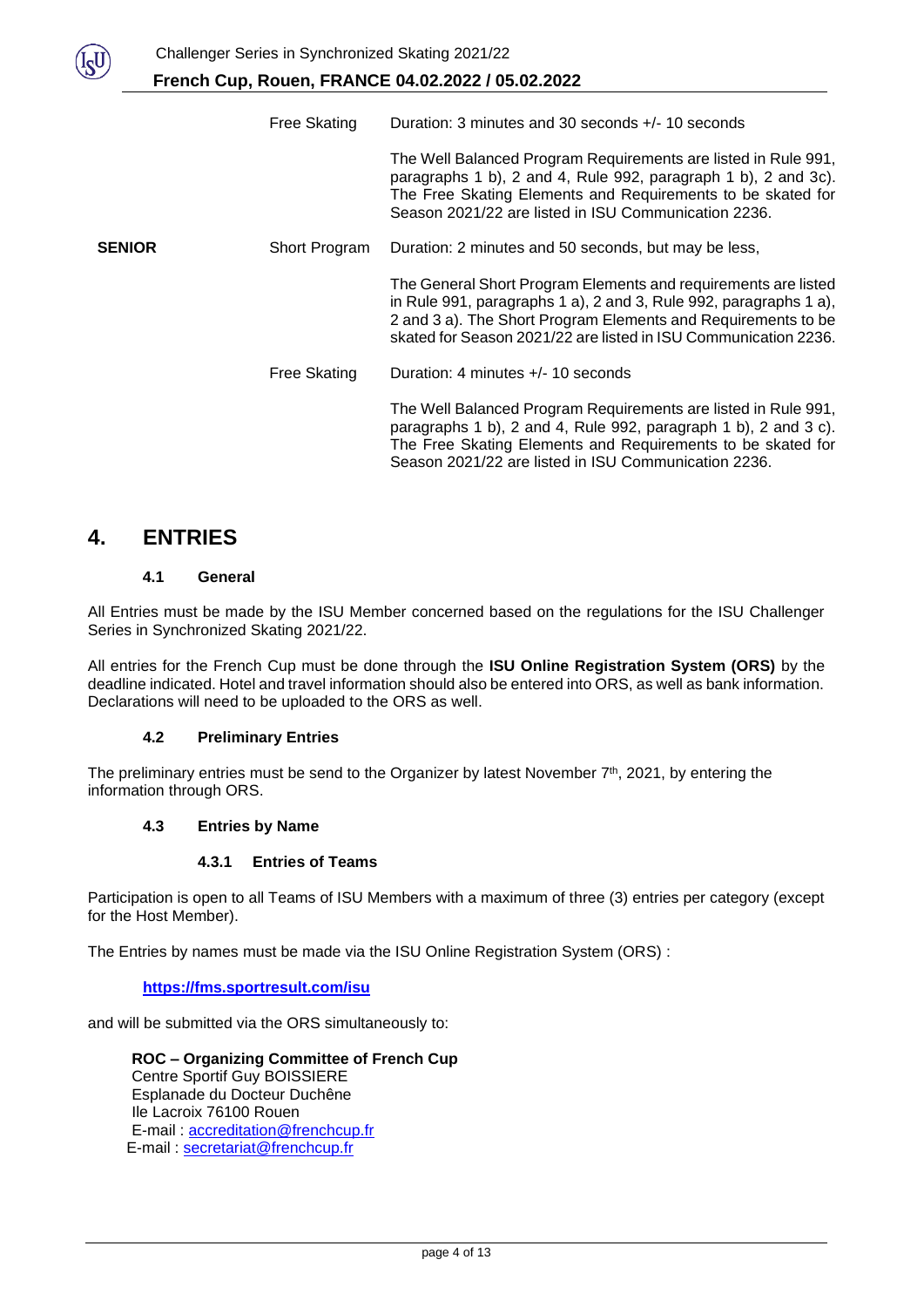

and to:

ISU Secretariat fax: +41 21 612 66 77 e-mail: [entries@isu.ch](mailto:entries@isu.ch)

#### **Not later than: Friday December 10th, 2021.**

#### **4.3.2 Entries of Judges**

Each participating ISU Member has the right to nominate one (1) judge who has at least the qualification "Judge for International Competitions". Two International or ISU Judges may be accepted if the entries are in minimum two (2) categories.

In case of too many nominated judges the organizer will draw the panel of judges immediately after the closing date for the entries. The result of such draw will be communicated to all ISU Members involved in writing immediately after the conclusion of such draw.

The Entries of Judges must be made via the ISU Online Registration System (ORS) not later than : **Friday, December 10th, 2021.**

Each panel of Judges will consist of at least 7 Judges. In exceptional cases and if there is no possibility to compose a panel of judges with at least 7 Judges, the ISU Vice-President Figure Skating may exceptionally authorize the panel in question to have a minimum of 6 Judges.

In case that at the time of the competition more Judges will be available and entered as required to compose the panels of Judges, the Organizing Member in consultation with the ISU will conduct on site, a draw for the panel of judges for the first segment. The Judges, not drawn for the first segment will be seated for the second segment.

The panel for the second segment (Free Skating) will in this case be completed by an open draw amongst the Judges serving in the first segment.

The arrival of Officials to Rouen must be on Thursday, February 03<sup>rd</sup>, 2022 to be able to attend the first Judges meeting at 05.00PM at the Official Hotel.

A Referees and Technical Panel meeting will be held one hour before the Judges meeting.

The Round Table Discussion for Judges will take place after the end of each event and/or according to the entries per categories and the official time schedule possibilities.

#### **4.1.4 Entries of Team Members**

Official entries of Team Leaders, Assistant Team Leaders, Team Officials, Team Medical Staff and Coaches and the partner or relative of a Judge will be accepted. Accreditation will be provided to those who are officially accepted by the Organizer.

Please be advised that only one Coach per Team will be accredited. An Assistant Team Leader will be accepted. Only two Team Officials of each Member, including the Member President provided that they are Council Members, Technical Committee Members or Members of the Head Office of their Federation, will be accredited. Not more than one (1) Team Doctor and one (1) Team Physiotherapist will be accepted as the Team Medical Staff, for which the organizer requests the right to have a medical certification (document) presented before accreditation. An accompanying person to a Judge will only be accepted for accreditation if this person is a partner in life or a relative of the Judge. The Member Federations guarantee that the requested accreditation of Team Members will correspond to their function within the team and the Federation.

The names of all team members must be submitted via the ISU Online Registration System (ORS) and must reach the Organizing Committee and the ISU Secretariat not later than: **Friday, December 10th , 2021**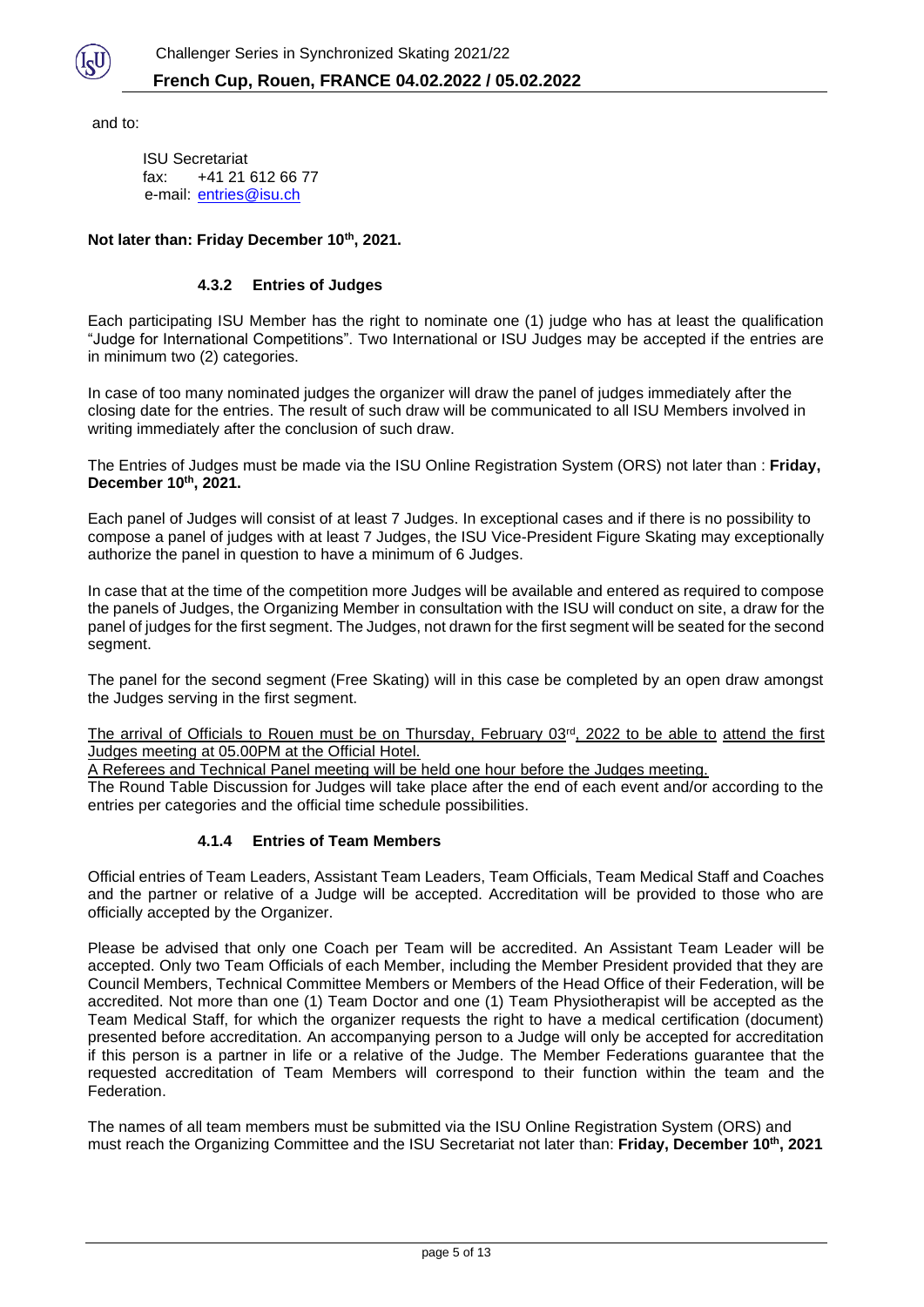

#### **4.1.5 Entry Fee**

Unofficial practice Fees: 50 euros per 15 minutes.

**15 minutes of unofficial practice are offered by the Organizing Committee to all competing Teams due to the global crisis.**

Entry Fees, participation of one Team in one (1) category:

- 400 Euros including 15 minutes of unofficial practice offered by the OC
- 450 Euros including half (1/2) an hour of unofficial practice\*
- 500 Euros including one (1) hour of unofficial practice\*

Entry Fees, participation of one Team in two (2) categories (Elite and Senior):

- 600 Euros including **30 minutes of unofficial practice offered by the OC**
- 650 Euros including one (1) hour of unofficial practice\*
- 700 Euros including one and half (1,5) hour of unofficial practice\*

\*Upon decision of the organizing committee, based on arrival in Rouen and ice availability

#### **If a Team withdraws from the Competition after January 2nd, 2022, the entry fee will not be refunded**.

The payment must be made to the Organizing Committee - **ROC at the latest by January 09th , 2022** and must be included to the entry forms.

#### \* **Only Cheques in Euros to**:

ROUEN OLYMPIC CLUB Centre Sportif Guy Boissière Esplanade du Docteur Duchêne Ile Lacroix 76100 ROUEN-France

\* **Bank transfer in Euros**:

**ROUEN OLYMPIC CLUB CCM ROUEN SAINT MARC 27 PLACE SAINT MARC – 76000 ROUEN TEL : 0 820 36 08 31**

**CCM ROUEN SAINT MARC : 10278 02148 00020528301 58 IBAN : FR76 10278021480002052830158 BIC : CMCIFR2A**

**The ROC reserves the right to accept late entries.**

**Failure to pay entry fees in full by Friday, January 9 th, 2022 may result in removal from the competition.**

### **5. APPOINTED EVENT OFFICIAL**

This Challenger Series in Synchronized Skating event will follow the requirements of the General Announcement for the Challenger Series in Synchronized Skating 2021/22 as well as ISU Communication 2373 and principles of Rule 910, paragraph 5.a) of the ISU Special Regulations Synchronized Skating 2018 for appointing the event officials.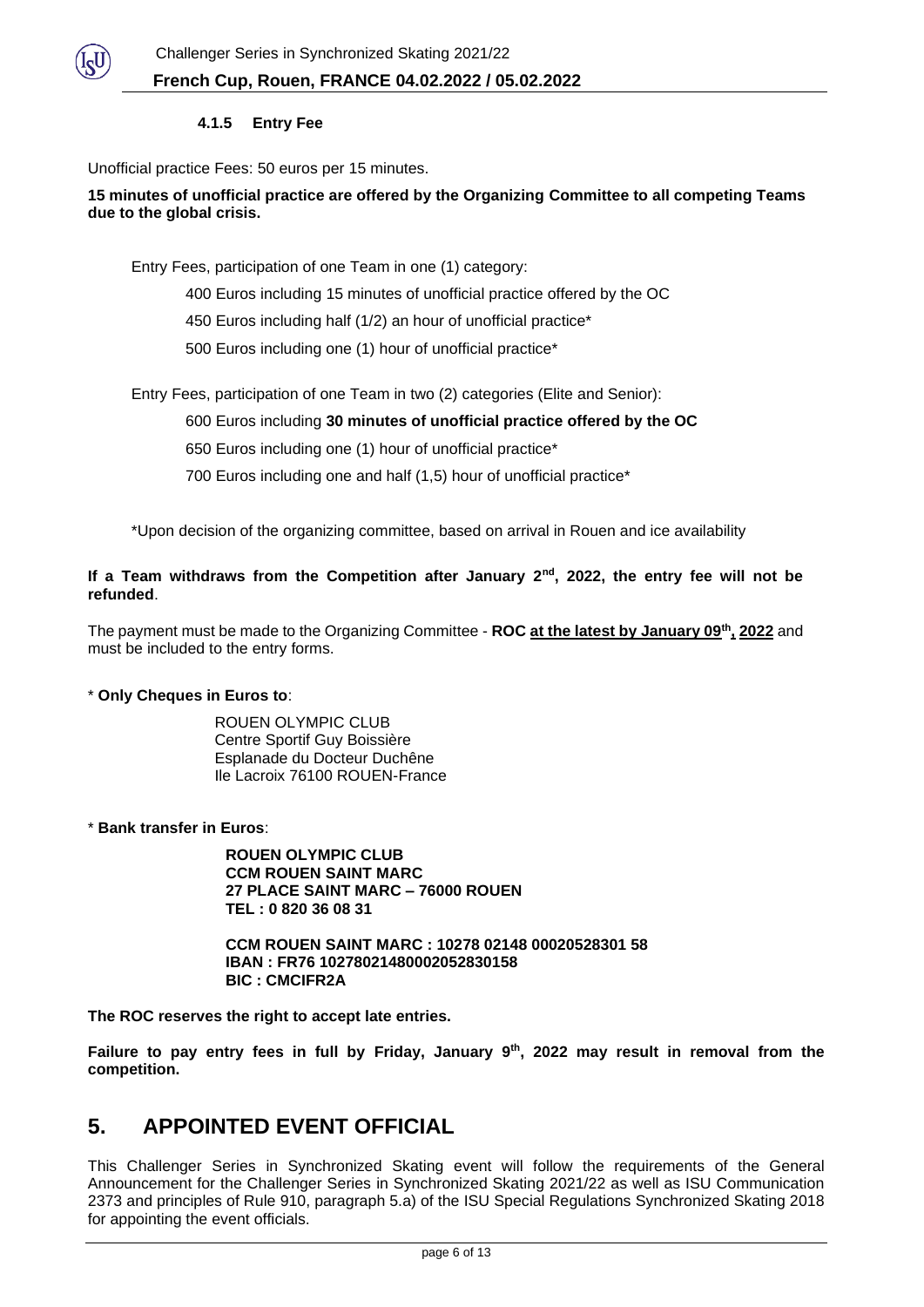

The members of each individual Technical Panel (Technical Controller and the Technical Specialists) will not be from the same ISU Member. At least two (2) Technical Panel members will have the qualification "ISU", however one of the three members may have the qualification "International".

The Referee will have at least the qualification "International" and could be of the same ISU Member as one member of the Technical Panel (Technical Controller and Technical Specialists).

The Data Operator and the Replay Operator will have at least the qualification "International".

## **6. MEALS, LODGING AND TRAVEL EXPENSES**

### **6.1 – Officials**

The organizer will provide and cover the expenses for rooms and meals for all Referees, the Technical Controllers, the Technical Specialists, the Data and Replay Operators and Judges participating, beginning with dinner on Thursday February 3<sup>rd</sup>, 2022 until Breakfast on Sunday February 6<sup>th</sup>, 2022.

Should any of the above-mentioned persons arrive at the hotel before or stay longer than the period described above, their room costs and expenses will be the responsibility of the individual and must be paid on arrival.

The Organizing Committee will cover the costs for travel expenses for all Referees, the Technical Controllers, the Technical Specialists, the Data and Replay Operators, at APEX airfare economy, from their home to Rouen and return. The organizer will provide ground transportation for all officials from the different airports to Rouen. **All other expenses will be the responsibility of each individual Official.**

In accordance with the General Announcement for the Challenger Series in Synchronized Skating 2021/22 as well as ISU Communication 2373, all Referees, the Technical Controllers, the Technical Specialist, the Data and Replay Operators and Judges officiating in the "Junior" and "Senior" competitions of a Challenger Series in Synchronized Skating event will, at the expense of the organizing ISU Member, receive pocket money of CHF 200.00 or the equivalent in the local currency.

#### **6.2 – Teams**

The costs of the meals, lodging and travel expenses will not be borne by the organization.

You can find meal form of reservation and contact the committee by email : [accreditation@frenchcup.fr](mailto:accreditation@frenchcup.fr)

## **7. PRACTICE**

Extra practice ice is available the week of the competition. If you are looking to purchase extra practice ice on Wednesday, February 2<sup>nd</sup> or Thursday, February 3<sup>rd</sup>, 2022 please contact : <u>accreditation@frenchcup.fr</u>

Extra Practice ice will be available through the Organizing Committee :

- Wednesday, February 2<sup>nd</sup>, 2022, 10.00 AM until 11.00 PM
	- Thursday, February 3rd , 2022, 7.00 AM until 5.30 PM.

These hours are subject to change.

A form will be available soon to request this ice.

If necessary, practice ice can also be scheduled at The Norman Ice Rink. If you have any questions, don't hesitate to contact the French Cup organizing committee.

Official practice begins on Friday, February 4<sup>th</sup>, 2022. The detailed schedule will be issued at the time of registration.

For all practices, the ice rink and the dressing rooms will be opened half an hour before the start of the practices.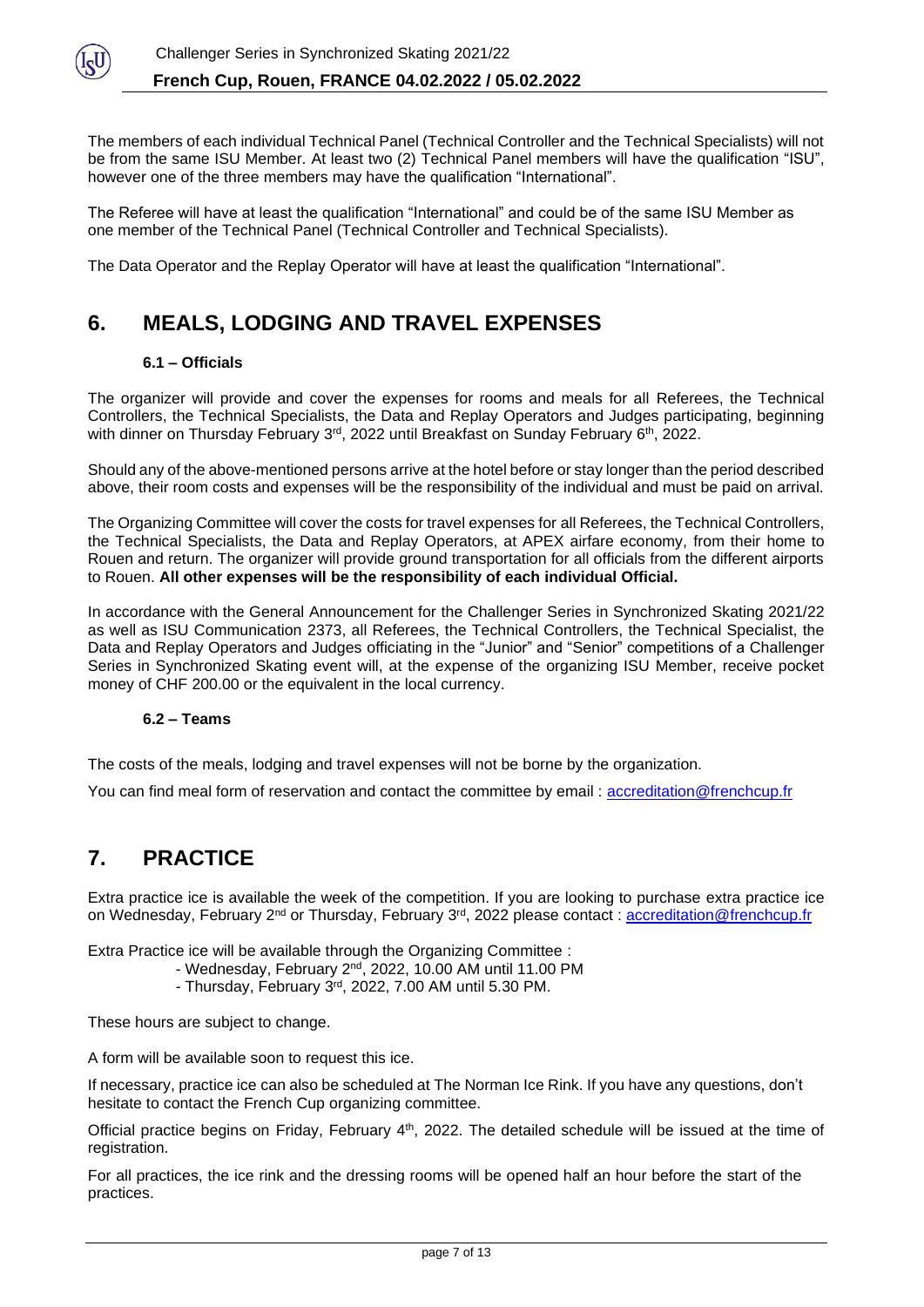

## **8. MUSIC / PLANNED PROGRAM CONTENT**

All Competitors shall furnish, in advance, competition music by emailing an MP3-file either as attachment, in accordance with Rule 823. The music must be sent to [music@frenchcup.fr.](mailto:music@frenchcup.fr) The email message should only contain one music file or file link.

A list of titles, composers and orchestras of the music to be used for the Short Program and Free Skating Program must be listed for each Team on the official Music Selection Form and attached to the official Entry Form for Teams.

Teams must provide a back-up drive for each program. All covers/discs must show the Competition event, Team's name, the Nation and the exact running time of the music (not skating time) including any starting signal and must be submitted at the time of registration. Each program (short program and free skating) must be recorded on a separate disc.

If music information is not complete and/or the music is not provided, accreditation will not be given.

With the entry forms, the "Program Content Sheet" must be returned to the Organizing Committee in time. It is mandatory that the Program Content Sheet be filled in precisely by each Team in English using the terminology for the elements listed in the respective ISU Communication. The Program Content Sheet must be submitted if possible, with the entry form for each participating Team,

**BUT** must be sent to the Organizing Committee at the latest by January 2<sup>nd</sup>, 2022

## **9. ARRIVAL OF PARTICIPANTS / TEAMS**

The nearest airport to **Rouen** is **Paris, Charles de Gaulle (CDG)** with a distance of approximately **160 km**  to the ice rink and is the preferred airport.

All Referees, the Technical Panel (Technical Controllers, Technical Specialists, Data & Replay Operators) Judges, Competitors, Team Leaders, Team Officials, Team Medical Staff and Coaches are requested to announce to the Organizing Committee as soon as possible but no later than **Friday, December 10th, 2021** the name of the airlines, flight numbers, dates and times of arrival or any other information concerning transportation and arrivals. The detailed travel information need to be submitted via the ISU Online Registration System (ORS).

Teams are responsible for managing their own travel and associated costs.

If the teams need information, please send an email to secretariat@frenchcup.fr.

## **10. OFFICIAL HOTEL**

**HOTEL ADDRESS The Official Hotel for Referees, Judges, TC, TS, Data, VIP : Mercure Champ de Mars** Address : 12 avenue Aristide Briand - 76000 Rouen France Tel: (33) 2 35 52 42 32 Fax: (33) 2 35 08 15 06 Email: h1273@accor.com

For the team, please contact the **OFFICE DE TOURISME of Rouen :**

**[Address](https://www.google.com/search?client=safari&rls=en&q=office+de+tourisme+de+rouen+adresse&stick=H4sIAAAAAAAAAOPgE-LWT9c3LM8wSTMxNdKSzU620s_JT04syczPgzOsElNSilKLixexKuenpWUmpyqkpCqU5JcWZRbngtlF-aWpeQqJYEWpADbCWstUAAAA&ludocid=2890988955949065790&sa=X&ved=2ahUKEwivkODg9YDlAhUDqxoKHVejCBQQ6BMwEHoECBAQAw) :** 25 Place de la Cathédrale, 76000 Rouen **[Phone](https://www.google.com/search?client=safari&rls=en&q=office+de+tourisme+de+rouen+t%C3%A9l%C3%A9phone&ludocid=2890988955949065790&sa=X&ved=2ahUKEwivkODg9YDlAhUDqxoKHVejCBQQ6BMwEnoECBAQDg) : (33)** 2 32 08 32 40 **Web-site** : [www.rouentourisme.com](http://www.rouentourisme.com/)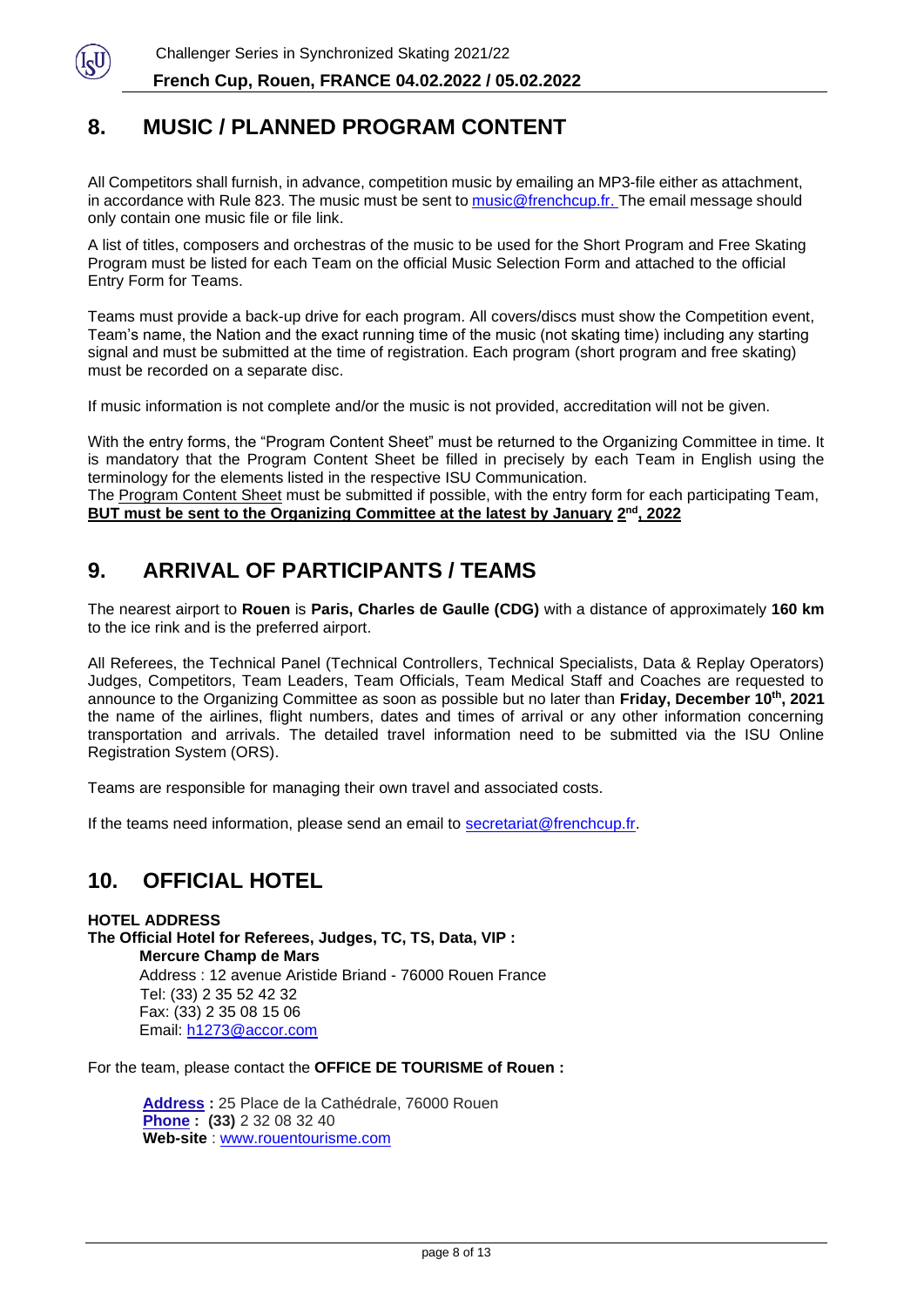

## **11. ACCREDITATION**

The official accreditation for Teams is planned at the ice rink Centre Guy Boissière starting Wednesday February 2nd, 2022 at 2.00 PM).

Accreditation as a Team Member will be given to all entered Judges, Competitors and one Team Leader per participating team, one Coach per Team, a maximum of two Team Officials of ISU Members (including the Member President), provided that they are Council Members, Technical Committee Members or Members of the Head Office of their Federation and a maximum of two medical persons. Accreditation will only be granted to persons in those various functions if officially entered and named through their ISU Member. **The ISU Member certifies with the signed entry form the indicated functions within the team of all team members. Any misuse of any function will be sanctioned by the ISU/OC.**

Accreditation will be given to appointed Event Officials and Guests.

The national passport for each skater of the Teams taking part to the Competition will be controlled during the registration.

## **12. DRAWS**

**Before the draw, the Organizing Committee invites all teams to the parade in the streets of Rouen.**  The Organizing Committee reserves the right to cancel it for any reason that could put teams in a situation of discomfort.

The Official Draw Ceremony will be held at **Rouen, in the arena, Thursday, February 3 rd, 2022 at 7.30 PM**.

All skaters, Coaches, Team Leaders and/or Managers, Officials, VIP are invited to the draw.

The **intermediate draws** for the Free Program of the Junior and Senior Categories will take place immediately after the conclusion of the Short Program of each category.

**The draws will be held in the arena, level 2, VIP place.**

## **13. MEDICAL SERVICE – DOPING CONTROL**

A medical service will be on duty at the main and practice rinks during all the time of the competition and practice sessions.

Anti-Doping tests may be carried out in accordance with the current ISU Anti-Doping Rules and Procedures (ISU Communications).

## **14. RESULTS**

The marking system (ISU Judging System) as described in ISU Technical Rule Synchronized Skating 2021, Rule 842 and Rule 843 (Determination and publication of results) will be used.

## **15. PRESENTATION OF MEDALS AND PRIZES**

The three best placed Teams in each event will be announced and honored. Gold, silver and bronze medals will be presented to the medalists. The national anthem of the winners will be played and the flags of the medal winners hoisted.

Every participating Teams will receive a souvenir.

Senior team, which wins the French Cup three times in a row, wins the French Cup trophy.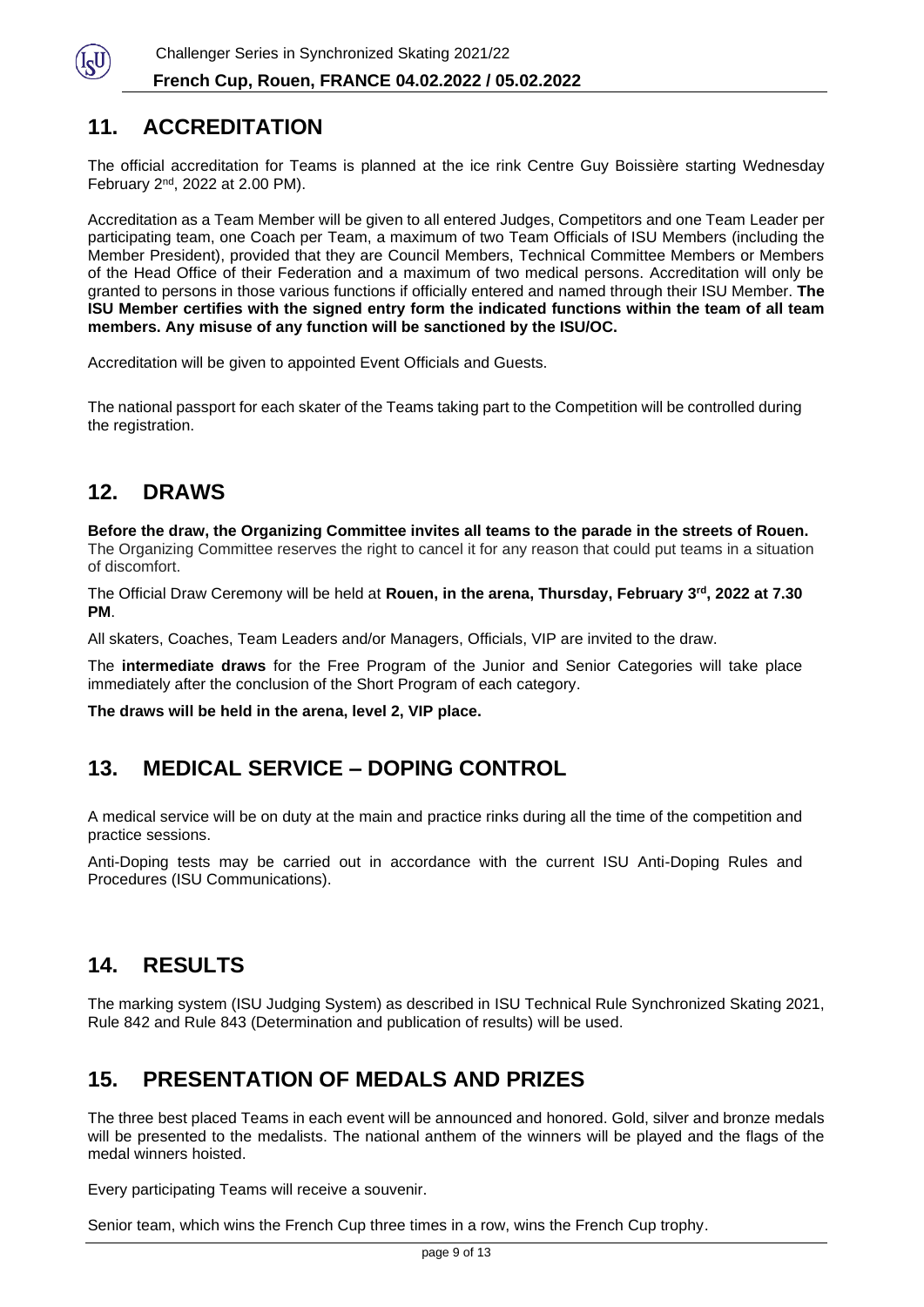

## **16. PRICE MONEY**

- 1 ST SENIOR : 3.300 Euros
- 1 ST JUNIOR : 2.800 Euros

FREE INVITATION to take part to the next FRENCH CUP 2023 is offered to every team placed at the Second place at the Final Result in their category of the FRENCH CUP 2022.

## **17. GUIDELINES PANDEMIC**

Due to the evolution and impacts of Covid-19 on the season, a guideline will be updated and published on the ISU website and on the French Cup website.

## **18. INSURANCE / LIABILITY**

In accordance with Rule 119, it is the sole obligation of each Member participating in ISU Events, to provide medical and accident insurance for their athletes, officials and all other members of the Member's team. Such insurance must assure full medical attendance and also the return of the ill or injured person to the home country by air transport or by other expeditious. It is an internal matter of each ISU Member to decide the issue who shall pay the premium for such insurance.

The ISU assumes no responsibility for or liability with respect to bodily or personal injury or property damage incurred in connection incurred by Competitors and Officials.

## **19. PUBLICITY WAIVER**

Members, Teams and Competitors hereby acknowledge and consent to the fact that Team Photos, Team Video, Team information and results will be published, as well as 2022 French Cup International Competition may be televised either in whole or in part, for showing on a worldwide basis. According to the ISU Constitution and General Regulations 2021 both Members and Competitors (in this particular case, Teams) hereby certify and warrant that the music and choreography presented and used by the Competitors have been fully cleared and authorized for public use and consent to the use of his or her name, biography and likeness on or in connection with any television or radio program broadcast and rebroadcast throughout the world, motion picture, print media or the advertising and publicizing of such program, without further clearance or payments of any kind on the side of the ISU, the Organizing Member of The Ice Sports French

Federation FFSG, Organizing Committee and the relevant television network or broadcasters being required. At the time of registration at French Cup 2022, all Team Leaders, or other representatives of the Member entering, must present a compliance signed by the Team Manager and/or Team Leader.

## **20. MEETINGS FOR ISU EVENT OFFICIALS AND JUDGES**

All Referees, Technical Controllers, Technical Specialists, Data and Replay Operators and Judges are responsible to make their travel arrangements in order to be able to attend the respective event related meetings. If any other party makes the flight arrangements, the Referees, Technical Controllers, Technical Specialists, Data and Replay Operators and the Judges are responsible to check if such arrangements are in line with the detailed schedule as mentioned under paragraph 17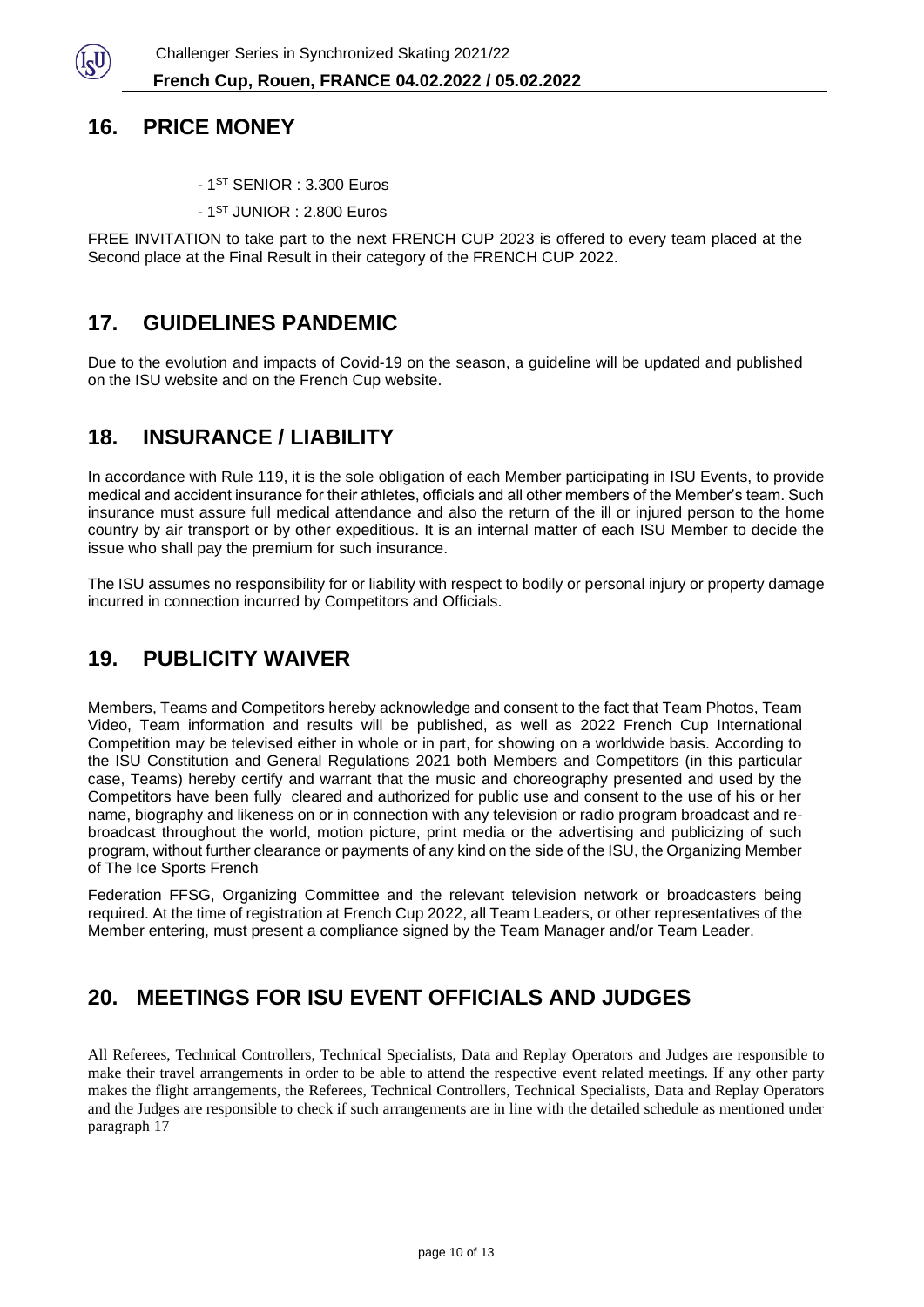

## **21. INFORMATION AND VARIOUS**

For information, please contact the Organizing Committee:

International French Cup ROC Centre Sportif Guy Boissière Avenue Jacques Chastelain Ile Lacroix 76100 Rouen - FRANCE Tel: (33) 2 35 15 20 80

Email : [secretariat@frenchcup.fr](mailto:secretariat@frenchcup.fr) web-site : [www.frenchcup.fr](http://www.frenchcup.fr/)

**For safety reasons, the buses will park behind the ice rink in the BUS PARKING. Suitcases and luggage will not be allowed in the bleachers.**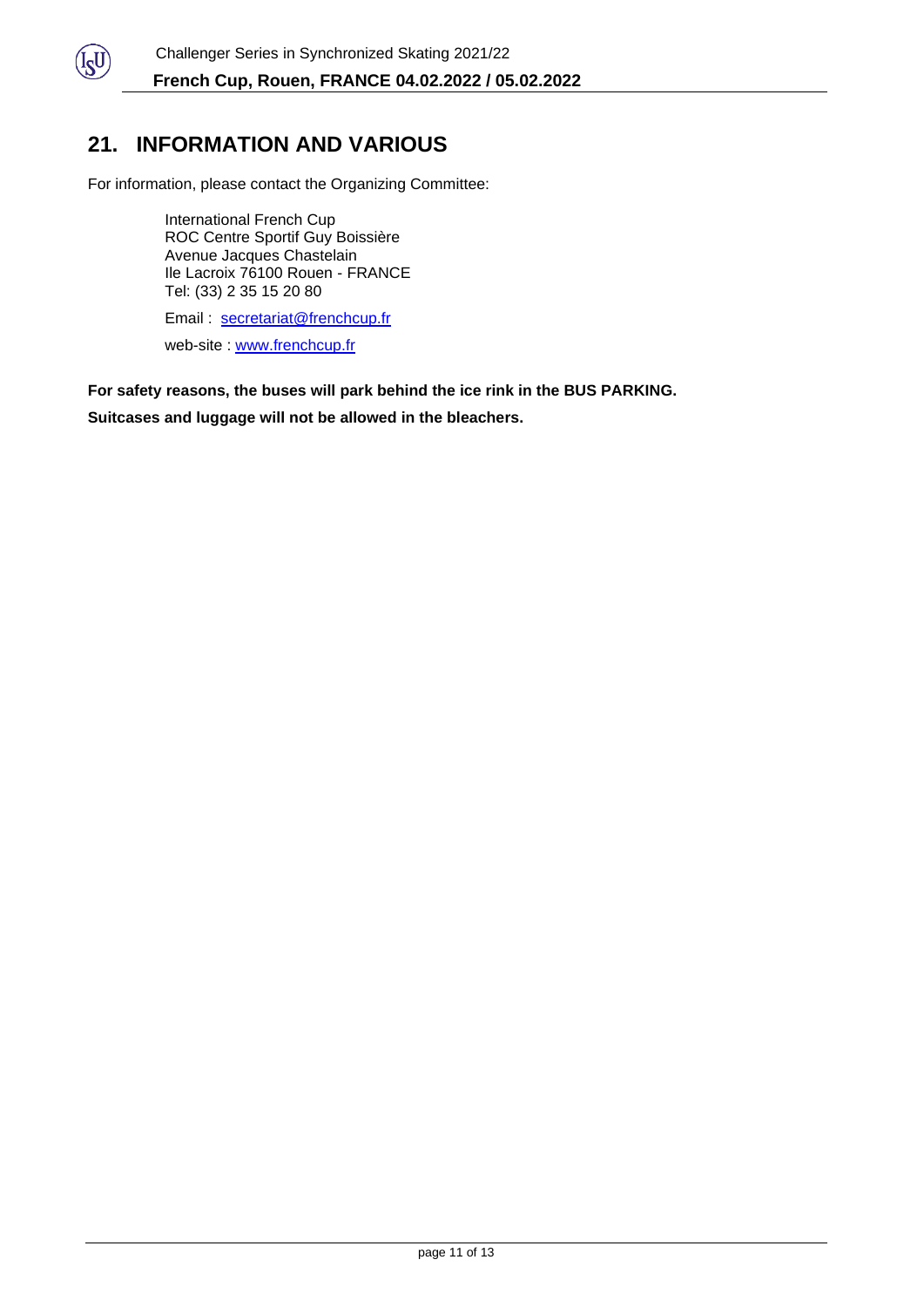

#### **1. EVENT SCHEDULE**

**Thursday February 3 rd, 2022**

Accreditation: Starting on Wednesday February 2<sup>nd</sup>, 2022 at 2.00PM.

**Extra Practice** according to contractual entries:

- Wednesday February 2<sup>nd</sup>, 2022: from 10.00 AM to 11.00 PM
- Thursday February 3<sup>rd</sup>, 2022: from 7.00 AM to 5.00 PM.

| 3.00 PM | <b>Team Leader Meeting</b>           | <b>Competition Ice Rink level 2</b> |
|---------|--------------------------------------|-------------------------------------|
| 4.00 PM | Referees and Technical Panel meeting | Mercure Hotel                       |
| 5.00 PM | <b>Initial Judges Meeting</b>        | Mercure Hotel                       |
| 7.30 PM | Official Draw for all categories     | <b>Competition Ice Rink</b>         |
| 8.30 PM | <b>Official Dinner</b>               | Mercure Hotel                       |
|         |                                      |                                     |

#### **Friday February 4 th, 2022**

| 10.00 AM-12.00 AM | Official practice SP Junior and SP Senior | Competition Ice rink        |
|-------------------|-------------------------------------------|-----------------------------|
| 3.00 PM-6.00 PM   | <b>Competition Short Program JUNIOR</b>   | Competition Ice rink        |
| 8.00 PM-11.00 PM  | <b>Competition Short Program SENIOR</b>   | <b>Competition Ice Rink</b> |

#### **Saturday February 5 th, 2022.**

| 7.00 AM-12.00 AM      | Official practice FS Junior and FS Senior     | Competition Ice Rink        |
|-----------------------|-----------------------------------------------|-----------------------------|
| $2.30$ PM $- 4.30$ PM | <b>Competition Free Skating JUNIOR</b>        | <b>Competition Ice Rink</b> |
| 4.45 PM               | <b>Podium</b> - Awards Ceremony Junior Senior | <b>Competition Ice Rink</b> |
| 5.00 PM               | <b>JUNIOR Round Table Discussion</b>          | Judges Room                 |
| 8.00 PM-11.00 PM      | <b>Competition Free Skating SENIOR</b>        | <b>Competition Ice Rink</b> |
| 11.15 PM              | <b>Podium</b> - Awards Ceremony Junior Senior | <b>Competition Ice Rink</b> |
| 11.30 PM              | <b>SENIOR Round Table Discussion</b>          | Judges Room                 |

#### **Please note:**

**This schedule is subject to change and will be updated in accordance with the final number of entries.**